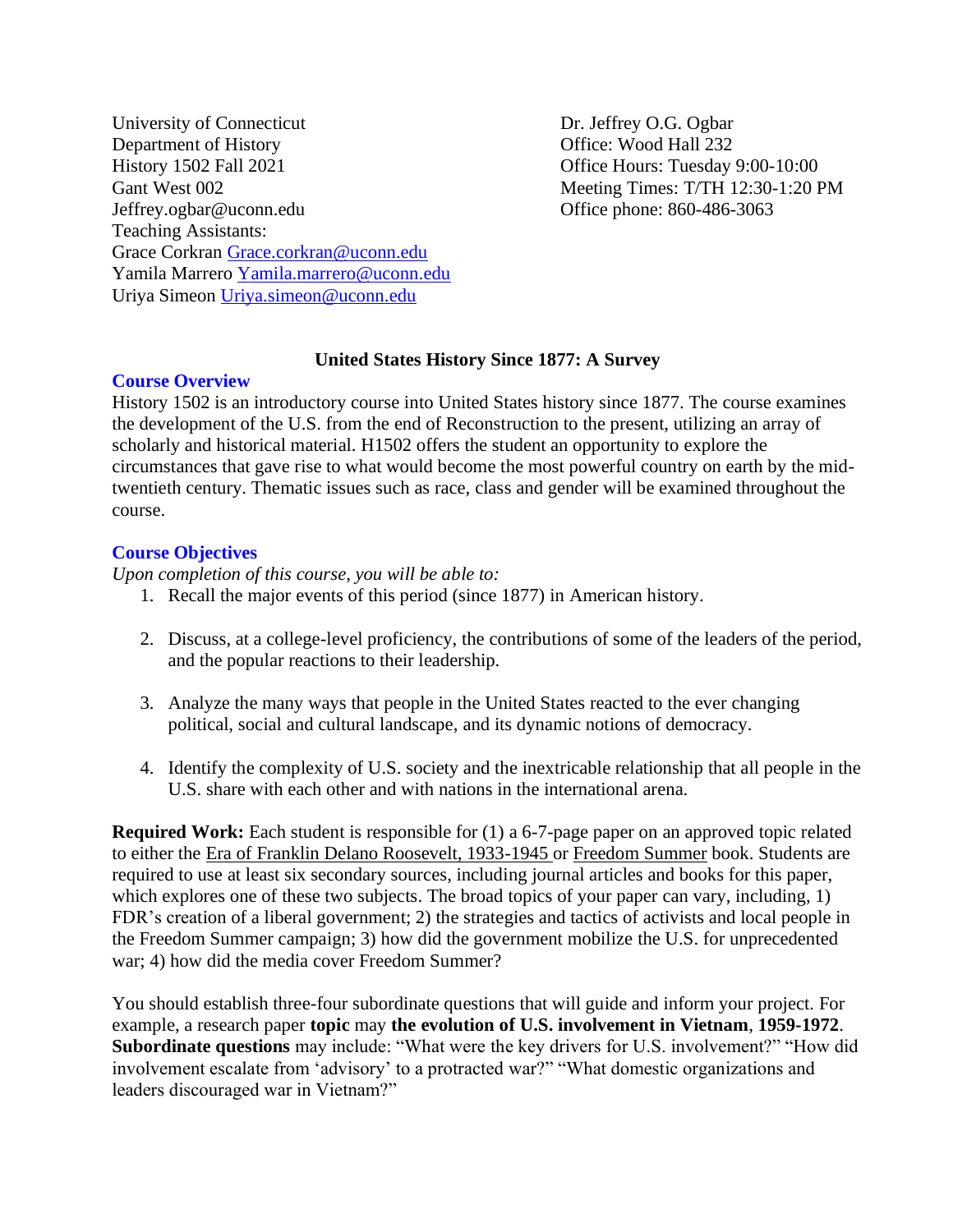You determine what questions you will answer about your chosen topic. Papers will be graded on clarity of argument, evidence used, citation of sources, punctuation and grammar. You must cite your sources in the text: do not simply provide a list of sources at the end of your paper. Be sure to use your TA for assistance to clarify your assignment if you are unclear. You can also speak to me.

These six sources are in addition to the book on the subject. Submit in your paper topic in written form to your discussion section TA via email. Students must select their issue by February 9.

You are to use the *Chicago Manual of Style* for citation. You can access it here: [http://lib.uconn.edu/wp-content/uploads/2014/12/turabian.pdf.](http://lib.uconn.edu/wp-content/uploads/2014/12/turabian.pdf) There are also reference books at the main library for the *Chicago Manual of Style*. (2) There will also be three objective quizzes, (3) and a mid-term and a final exam, which will not be cumulative. In accordance with University standards, make-ups will only be given with proper excuse from the Dean of Students' office.

# **Quizzes |**

In each module, you will be quizzed on the course materials covered in that module. The quizzes will contain multiple-choice, true/false, etc. questions.

# **Midterm and Final Exams |**

Both exams will consist of multiple-choice, T/F, matching type questions. The final exam will not be cumulative. More details will be provided in HuskyCT.

Late assignments will be reduced a third of a grade for each late day. For example, after one day, the highest possible grade is an "A-." After two days the highest possible grade is a "B+." There will be no unexcused absences for exams or quizzes without proper approval from the dean of student's office. Students are expected to participate in class discussions of readings and lecture. Class participation is 10% of total grade. Prompt attendance is expected.

# **Assignment Due Dates:**

Paper: November 16 (20%) Mid-term: October 14 (20%) Final: TBA (20%) Quiz#1: September 14 (10%) Quiz#2: September 30 (10%) Quiz#3: November 9 (10%)

# **Grading Scale**

| Grade  | <b>Letter Grade</b> | <b>GPA</b> |
|--------|---------------------|------------|
| 93-100 | A                   | 4.0        |
| 90-92  | $A -$               | 3.7        |
| 87-89  | $B+$                | 3.3        |
| 83-86  | B                   | 3.0        |
| 80-82  | B-                  | 2.7        |
| 77-79  | $C+$                | 2.3        |
| 73-76  | C                   | 2.0        |
| 70-72  | $C-$                | 1.7        |
| 67-69  | D+                  | 1.3        |
| 63-66  |                     | 1.0        |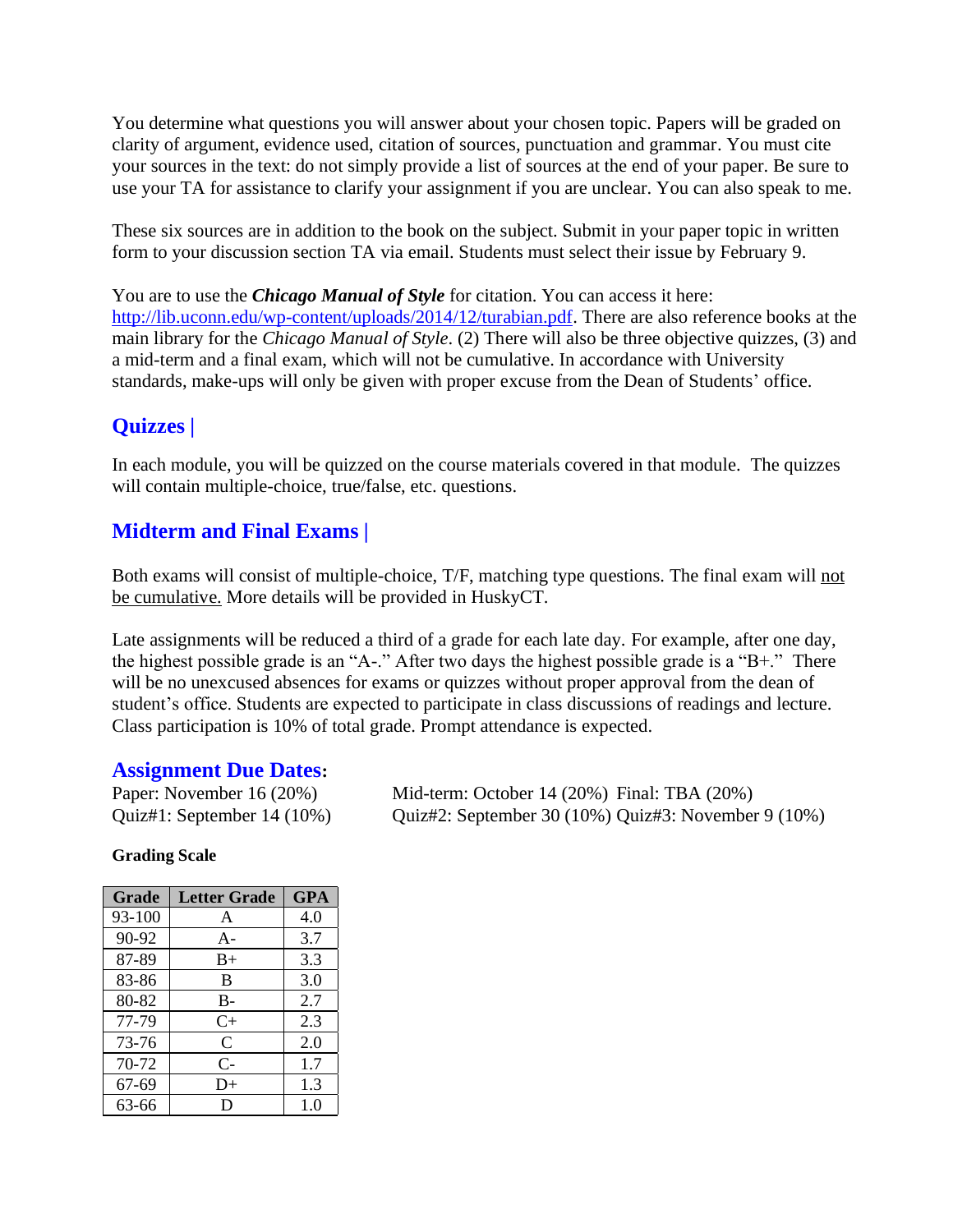| $60 - 62$ |  |
|-----------|--|
|           |  |

## **Required texts:**

Alan Brinkley, The Unfinished Nation: A Concise History of the American People, Volume 2*,* 9th Edition, (McGraw-Hill Education, 2020).

John Hollitz, Contending Voices: Biographical Explorations of the American Past, Volume II: *Since 1865*, Fourth Edition, (Cengage Learning, 2016).

John Dittmer, Jeff Kolnick, Leslie-Burl McLemore, Freedom Summer: A Brief History with Documents*,* (Bedford St. Martin's, 2016).

Richard D. Polenberg, The Era of Franklin Delano Roosevelt, 1933-1945 A Brief History with Documents Edition:1, (Bedford/St. Martin's, 2000).

# **Submission, Due Dates and Late Policy**

The research paper will be submitted and graded electronically, via HuskyCT, unless otherwise noted. Assignments turned in late will be reduced a third of a grade for each day late, including weekends, unless otherwise noted by professor. There will be extra credit opportunities at various campus lectures and events throughout the semester, to be announced. Note that your written work will be measured by substance, style, punctuation, and methodological rigor.

All course due dates are identified in HuskyCT and in the course schedule. Deadlines are based on Eastern Standard Time. *The instructor reserves the right to change dates accordingly as the semester progresses. All changes will be communicated in an appropriate manner.*

Make-up work for missed exams and/or quizzes is not permitted for unexcused absences. An excuse from the Dean of Students' office is necessary to complete missed assignments or submit work late without penalty. There will be no unexcused absences for exams or quizzes without proper approval from the dean's office.

## **Student Responsibilities and Resources**

As a member of the University of Connecticut student community, you are held to certain standards and academic policies. In addition, there are numerous resources available to help you succeed in your academic work. Review these important [standards, policies and resources,](http://ecampus.uconn.edu/policies.html) which include:

- The Student Code
	- o Academic Integrity
	- o Resources on Avoiding Cheating and Plagiarism
- Copyrighted Materials
- Credit Hours and Workload
- Netiquette and Communication
- Adding or Dropping a Course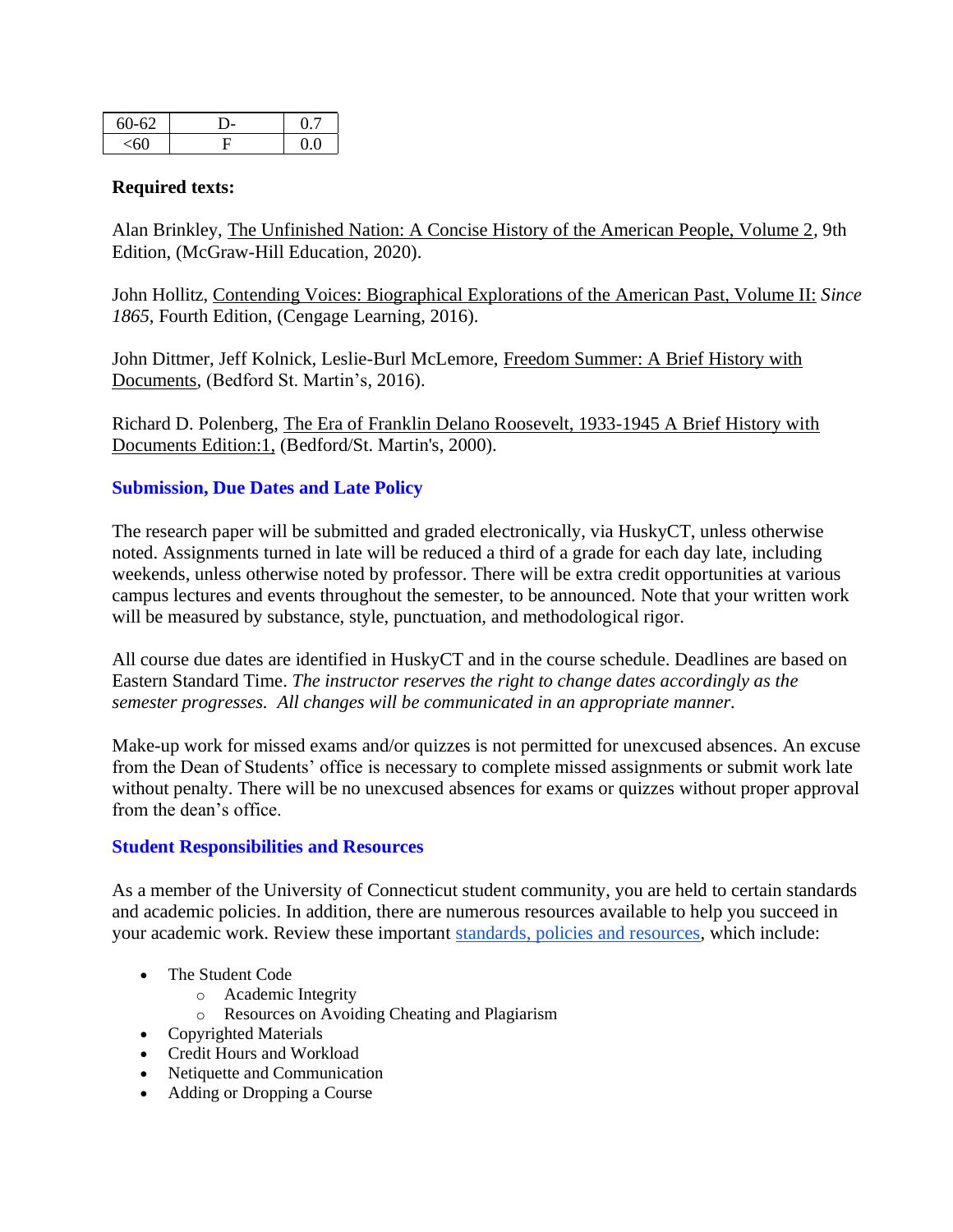- Academic Calendar
- Policy Against Discrimination, Harassment and Inappropriate Romantic Relationships
- Sexual Assault Reporting Policy

The University of Connecticut has strict policies regarding plagiarism. **You will fail this course if caught plagiarizing.** Plagiarism is unacceptable, of course. You risk failing this course if you are found to have plagiarized your work. If you are unclear about the definitions of plagiarism, please consult the following website<http://www.plagiarism.org/plagiarism-101/what-is-plagiarism>

# **Students with Disabilities**

The University of Connecticut is committed to protecting the rights of individuals with disabilities and assuring that the learning environment is accessible. If you anticipate or experience physical or academic barriers based on disability or pregnancy, please let me know immediately so that we can discuss options. Students who require accommodations should contact the Center for Students with Disabilities, Wilbur Cross Building Room 204, (860) 486-2020 or [http://csd.uconn.edu/.](http://csd.uconn.edu/)

Blackboard measures and evaluates accessibility using two sets of standards: the WCAG 2.0 standards issued by the World Wide Web Consortium (W3C) and Section 508 of the Rehabilitation Act issued in the United States federal government." (Retrieved March 24, 2013 from [Blackboard's](http://www.blackboard.com/platforms/learn/resources/accessibility.aspx)  [website\)](http://www.blackboard.com/platforms/learn/resources/accessibility.aspx)

## **Software/Technical Requirements (with Accessibility and Privacy Information)**

The software/technical requirements for this course include:

- HuskyCT/Blackboard [\(HuskyCT/ Blackboard Accessibility Statement,](http://www.blackboard.com/Platforms/Learn/Resources/Accessibility.aspx) [HuskyCT/](http://www.blackboard.com/footer/privacy-policy.aspx)  [Blackboard Privacy Policy\)](http://www.blackboard.com/footer/privacy-policy.aspx)
- [Adobe Acrobat Reader](http://www.adobe.com/products/acrobat/readstep2.html) [\(Adobe Reader Accessibility Statement,](http://www.adobe.com/accessibility/products/reader.html) [Adobe Reader Privacy](http://www.adobe.com/privacy.html)  [Policy\)](http://www.adobe.com/privacy.html)
- Google Apps [\(Google Apps @ UConn Accessibility,](https://email.uconn.edu/g-suite/) [Google for Education Privacy Policy\)](https://www.google.com/edu/trust/)
- Microsoft Office (free to UConn students through [uconn.onthehub.com\)](https://uconn.onthehub.com/) (Microsoft [Accessibility Statement,](http://www.microsoft.com/enable/microsoft/mission.aspx) [Microsoft Privacy Statement\)](https://privacy.microsoft.com/en-us/privacystatement/)
- McGraw-Hill Connect [\(Accessibility Statement,](https://www.mheducation.com/about/accessibility.html) [Privacy Policy\)](https://connect.mheducation.com/classwareweb/branding/en_US/default/html/privacy.html)
- Dedicated access to high-speed internet with a minimum speed of 1.5 Mbps (4 Mbps or higher is recommended).

**NOTE:** This course has NOT been designed for use with mobile devices.

# **Help**

[Technical and Academic Help](http://ecampus.uconn.edu/help.html) provides a guide to technical and academic assistance.

While this course is in person, it uses the learning management platform, [HuskyCT.](http://huskyct.uconn.edu/) If you have difficulty accessing HuskyCT, you have access to the in person/live person support options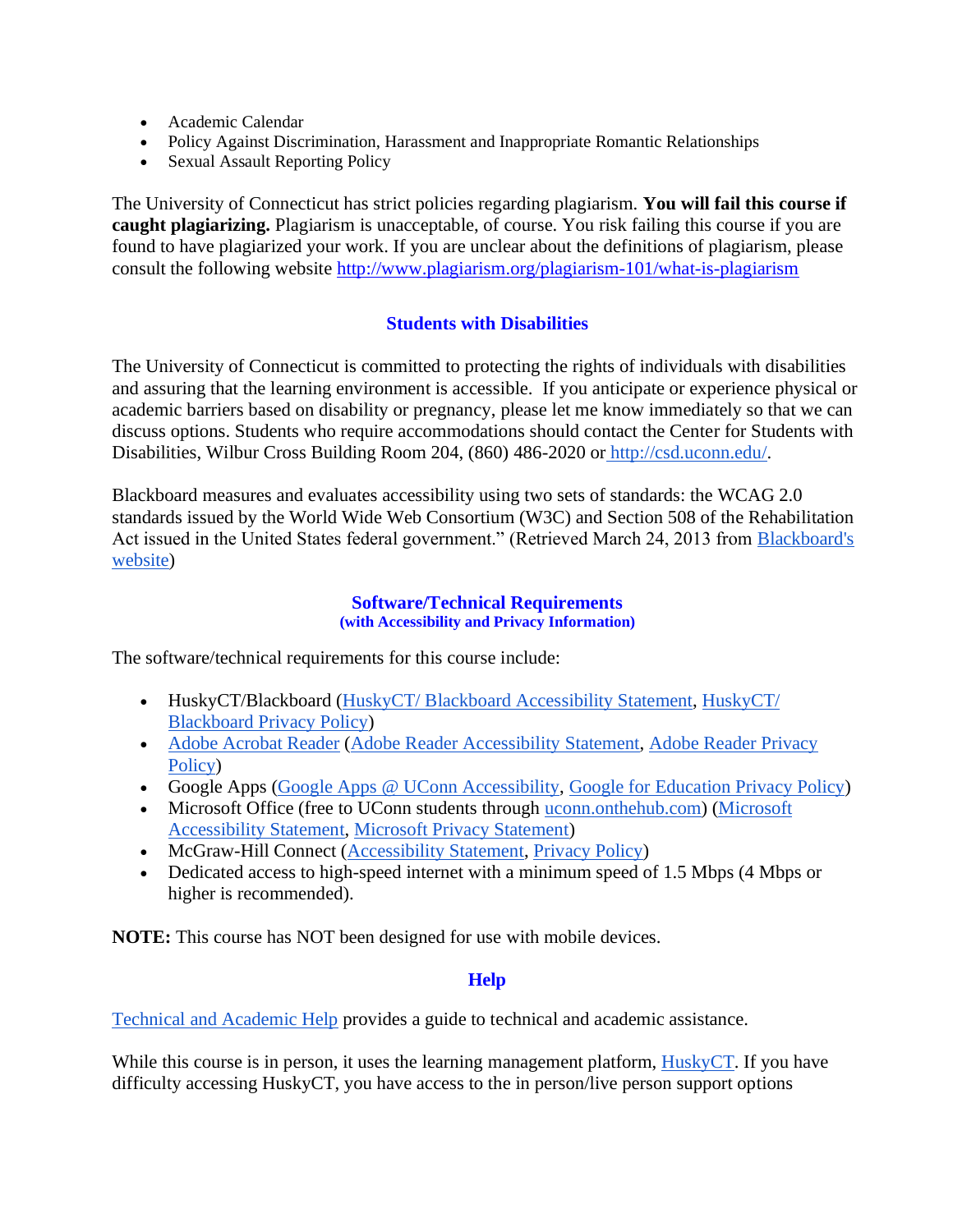available during regular business hours through the [Help Center.](http://helpcenter.uconn.edu/) You also have  $24x7$  Course [Support](http://www.ecampus24x7.uconn.edu/) including access to live chat, phone, and support documents.

# **Minimum Technical Skills**

To be successful in this course, you will need the following technical skills:

- Use electronic mail with attachments.
- Save files in commonly used word processing program formats.
- Copy and paste text, graphics or hyperlinks.
- Work within two or more browser windows simultaneously.
- Open and access PDF files.

University students are expected to demonstrate competency in computer technology.

#### **Cell phones, Laptops and Recording Devices**

While the following makes sense for in-person instruction, it applies to virtual platforms as well. Please, no cell phones, text messaging, sleeping, or newspapers in class.

#### **Laptop Use**

Laptop usage diminishes learning and comprehension. [\(https://www.theverge.com/2017/11/27/16703904/laptop-learning-lecture\)](https://www.theverge.com/2017/11/27/16703904/laptop-learning-lecture).

#### **Recording**

Students who either need or wish to record the lectures are asked to submit a request in writing to the instructor via email, stating their reasons for doing so.

## **Course Content**

## **Module I**: The Gilded Age (1877-1905)

- A. Migration West
- B. Industrial expansion
- C. Robber Barons
- D. Growth of the City
- E. Populism
- F. Imperialism

**Week beginning August 30** The Unfinished Nation, Chapters 16-17; Contending Voices, Chapter 1.

**Week beginning September 6** The Unfinished Nation, Chapter 18; Contending Voices, Chapter 2. **VIDEO: Railroad robber barons, Jay Gould: <https://www.youtube.com/watch?v=Jk9Y8gZYad8>**

**Week beginning September 13**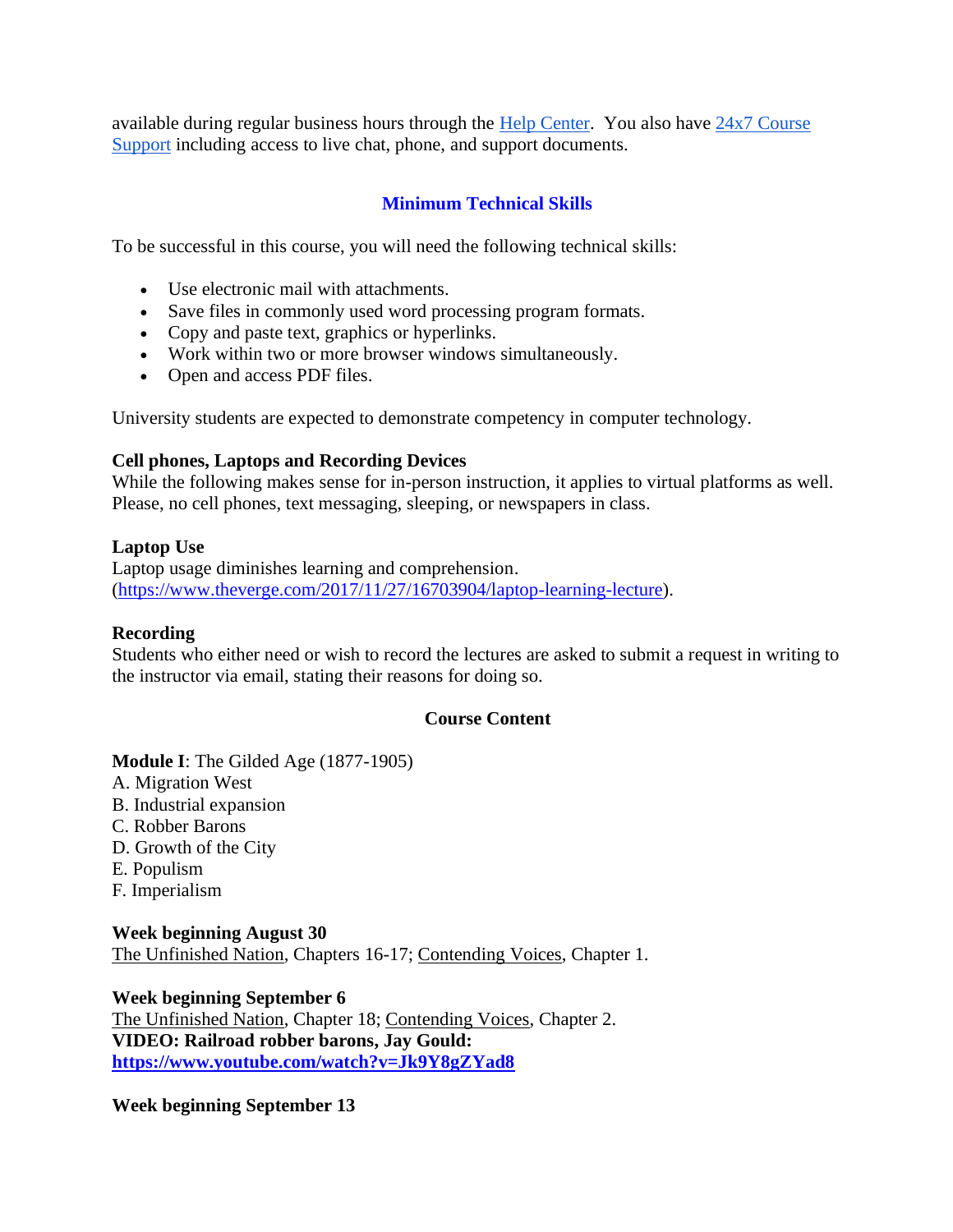The Unfinished Nation, Chapter 19; Contending Voices, Chapter 3

**Module II**: The Progressive Era

A. Labor

B. Women

- C. Bureaucratization
- D. The Great War

# **Week beginning September 20**

The Unfinished Nation, Chapter 20; Contending Voices, Chapter 4 **VIDEO: Margaret Sanger: [https://www.youtube.com/watch?v=5ndQXLx3pdA.](https://www.youtube.com/watch?v=5ndQXLx3pdA)** 

## **Week beginning September 27**

The Unfinished Nation, Chapter 21; Contending Voices, Chapter 5

**Module III**: The New Era and The Great Depression

- A. Nativism
- B. Suffrage Movement
- C. The Great Migration
- D. The New Deal Coalition

# **Week beginning October 4**

The Unfinished Nation, Chapter 22; Contending Voices, Chapter 6 **VIDEO: Nineteenth Amendment:<https://www.youtube.com/watch?v=a9LmBgY-F5A>**

# **MIDTERM**

**Week beginning October 11** The Unfinished Nation, Chapter 23; Contending Voices, Chapter 7

**Week beginning October 18**

The Unfinished Nation, Chapter 24; Contending Voices, Chapter 8. **VIDEO: The Jazz Age (in class)**

## **Module IV**: World War II and Cold War

- A. The Rise of Fascism
- B. U.S. Isolationism
- C. U.S. as Superpower
- D. Prosperity and Post-War U.S.

## **Week beginning October 25**

The Unfinished Nation, Chapter 25; The Era of Franklin Delano Roosevelt, pp. 1- 35.

## **Week beginning November 1**

The Unfinished Nation, Chapter 26; The Era of Franklin Delano Roosevelt, pp. 36-83. **VIDEO: World War II (in class)**